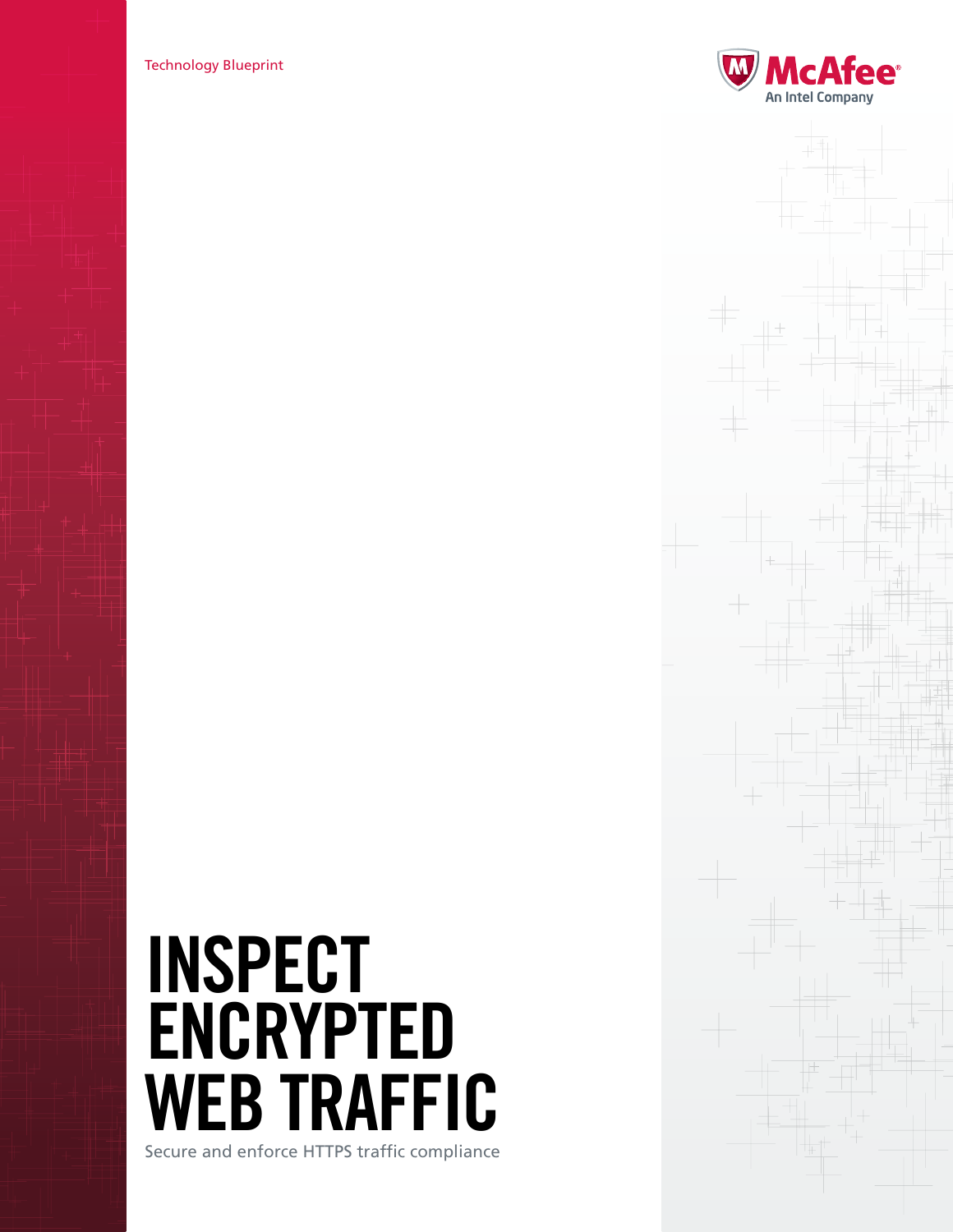#### **LEVEL SECURITY CONNECTED REFERENCE ARCHITECTURE 3**

# Secure and enforce HTTPS traffic compliance

# The Situation

## Security Connected

on more than two decades of services, and partnerships for centranzed, emclent, and<br>effective risk mitigation. Built concrete path from ideas to with business initiatives. The Security Connected Reference The Security Connected framework from McAfee enables integration of multiple products, centralized, efficient, and proven security practices, the Security Connected approach helps organizations of all sizes and segments—across all geographies—improve security postures, optimize security for greater cost effectiveness, and align security strategically Architecture provides a implementation. Use it to adapt the Security Connected concepts to your unique risks, infrastructure, and business objectives. McAfee is relentlessly focused on finding new ways to keep our customers safe.

As web usage escalates to be one of the highest risk attack vectors, many organizations are enhancing security protection at the proxy or web gateway. This is a positive step; however, one area of security that is frequently neglected during these infrastructure improvements is the inspection, validation, and enforcement of HTTPS (or SSL) traffic. In many organizations, HTTPS traffic represents between 10 and 30 percent of the total outbound web traffic. Without appropriate controls and inspection, this channel places security policy decisions at the hands of the end user and lies open to abuse from insider threats, data leakage, and malicious content.

# Driving Concerns

An ever-increasing proportion of business applications, social networking, forums, and other webenabled services leverage HTTPS to protect data and ensure privacy. Although many organizations have upgraded their web proxy infrastructure to a level where SSL inspection and decryption could be performed, many deployments do not leverage this functionality today.

HTTPS traffic browsing poses the following challenges:

- SSL certificate control. Traditionally, SSL certificates are managed and accepted by each user during the process of visiting a site. IT has no central oversight or control over these certificates, or their acceptance by the user. For example, when a spear phishing attack routes the user to a site that presents a self-signed certificate, the user will often simply accept the certificate presented, without realizing that the certificate is fake. With the rise of SSL certificate-related incidents such as the recent Diginotar compromise, it is imperative that SSL certificate policy be in the hands of the security team, not the end user.
- Privacy and compliance concerns regarding scanning of encrypted content. Human Resources (HR) policies and varying regional and geographical privacy regulations make it imperative to be able to scan content selectively. Regulators want to prevent scanning and inspection of HTTPS traffic that would expose protected health and personally identifiable information (PHI/PII). Many solutions either lack flexible criteria for bypassing inspection, or will allow a bypass without enforcing certificate checks.
- • Protection from malicious or infected websites, content, and "command and control" sites. Malicious and compromised sites appear on a constant basis, thanks to automated website vulnerability tools and SQL injection. Once legitimate sites are infected, they deliver malicious HTML, mobile code, executables, and zero-day malware. Sites that leverage SSL are not exempt from such attacks, since SSL secures the transport, not the site itself.
- Lack of enforcement of corporate executable, file, and media policies. Realizing that many customers have a simple web filtering solution or gateway, attackers have developed their malware to leverage this outbound access point. Often, browser attacks are split into two parts: an initial exploit will then download malware such as a Trojan over a web-based channel. Unfortunately, many customers rely on a policy that restricts file downloads purely based on file extension (such as .jpg). An attacker can simply rename a file to a permitted format to bypass this filtering. For file sharing resources or webmail services, this loophole allows users to download executable content—both encrypted and not—without being scanned for malware at the gateway.
- Application control. Developers write some applications such as instant messaging clients and file transfer software to leverage HTTPS proxies as a mechanism to bypass security controls and tunnel outside the corporate network.

Until these challenges are overcome, most organizations are leaving themselves open to unnecessary risk, or are unable to sufficiently protect and meet the demands for web access from the business.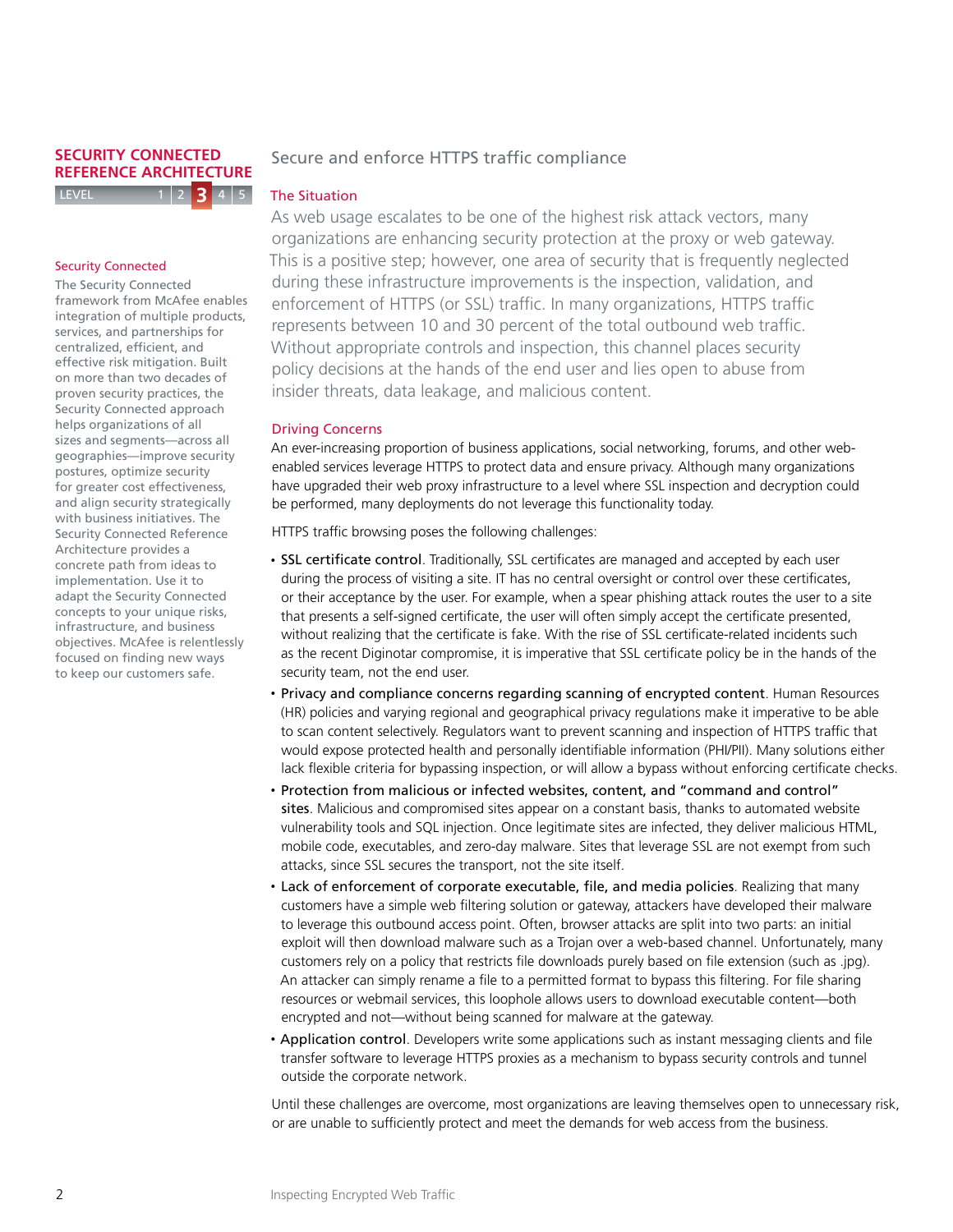#### Solution Description

Key requirements for holistic HTTPS protection include:

- SSL certificate control. To reduce the risk of data leakage and uncontrolled access via HTTPS, it is important to leverage certificate validation technology. Before any HTTPS traffic is allowed from your clients, the presented server SSL certificate should be validated and compared against corporate policy. This allows the security team to approve or deny specific certificate authorities and apply appropriate policy to self-signed certificates. Should a certificate authority or certificate become compromised, you can rapidly protect your desktops by updating the policy. A mature solution will offer the following functionality:
- » Flexibility on grace period for expired server certificates. Many organizations allow their server certificates to expire accidentally. The ability to define an acceptable grace period allows business continuity over the 24 to 48 hours it typically takes the site owner to renew the SSL certificate
- » Control over presented self-signed certificates
- » Fine-grained control over trusted and untrusted certification authorities
- » Control of acceptability of overly long certificate chains
- Encrypted content. It is important that the solution has the ability to selectively decrypt and inspect content as required. A mature solution will offer the capability to:
	- » Select the organization's allowed ciphers, such as 3DES or AES, ensuring appropriate protection
- » Present differing intermediate certificates dependent on location or organization. This feature is especially useful during acquisition periods.
- » Define ports that are allowed to be connected via the proxy to prevent abuse or "tunneling"
- Privacy features. The solution should be able to selectively disable certificate verification or HTTPS decryption as required. Potential situations include users in specific groups, in specific countries or locations, or using healthcare and financial sites. Advanced solutions will also allow the ability to bypass auditing of specific hosts if required.
- Protection from malicious or infected websites. The technology must include both categorization and reputation-based technology as an initial defense mechanism. Ideally, the solution should apply context as part of additional antimalware scanning to identify sophisticated attacks.
- • Protection against dynamic malware or "Web 2.0" threats. Traditional desktop AV engines are not designed with web content in mind. Instead, analysis should adapt to the individual request conditions (such as category or reputation). (Note: Inline IPS devices can provide additional layers of protection to detect and prevent application exploits.)
- • Enforcement of corporate executable, file, and media policies. Best practice dictates that we should not allow every user to run or install every kind of executable content downloaded via the Internet. Enforcement by policy and by *validated* and *enforced* media type is mandatory for today's web content.
- • Integration with data loss prevention (DLP) solutions. The ability to inspect SSL traffic allows the business to also enforce DLP or regulatory requirements on both HTTP and HTTPS traffic.
- Application control. Solutions should include the ability to restrict applications that are attempting to leverage HTTPS ports to bypass security controls. Advanced solutions offer predefined application definitions and include the ability to detect and offer policy controls for the HTTP/HTTPS application.
- • Detection and blocking of command and control ("phone home") communication. Complete solutions should also include traffic flow analysis for additional validation of protocols and applications leveraging the outbound web channel available for communication. This analysis can also include command and control communication, as well as applications that attempt to tunnel that are not legitimate HTTP traffic.
- Protection of off-premises workstations. Solutions should offer technology to suit differing mobile workforce requirements, protecting systems when they leave the corporate network.

#### Decision Elements

These factors could influence your architecture:

- • Do you have an Internal Certification Authority you can leverage for HTTPS decryption?
- • Is your web browsing centralized, or do regional offices have direct Internet connectivity?
- • Do you operate in countries where privacy regulations would restrict the level of filtering or SSL decryption that can be performed?
- • Do you already have a DLP solution today? Does it support ICAP or ICAPS?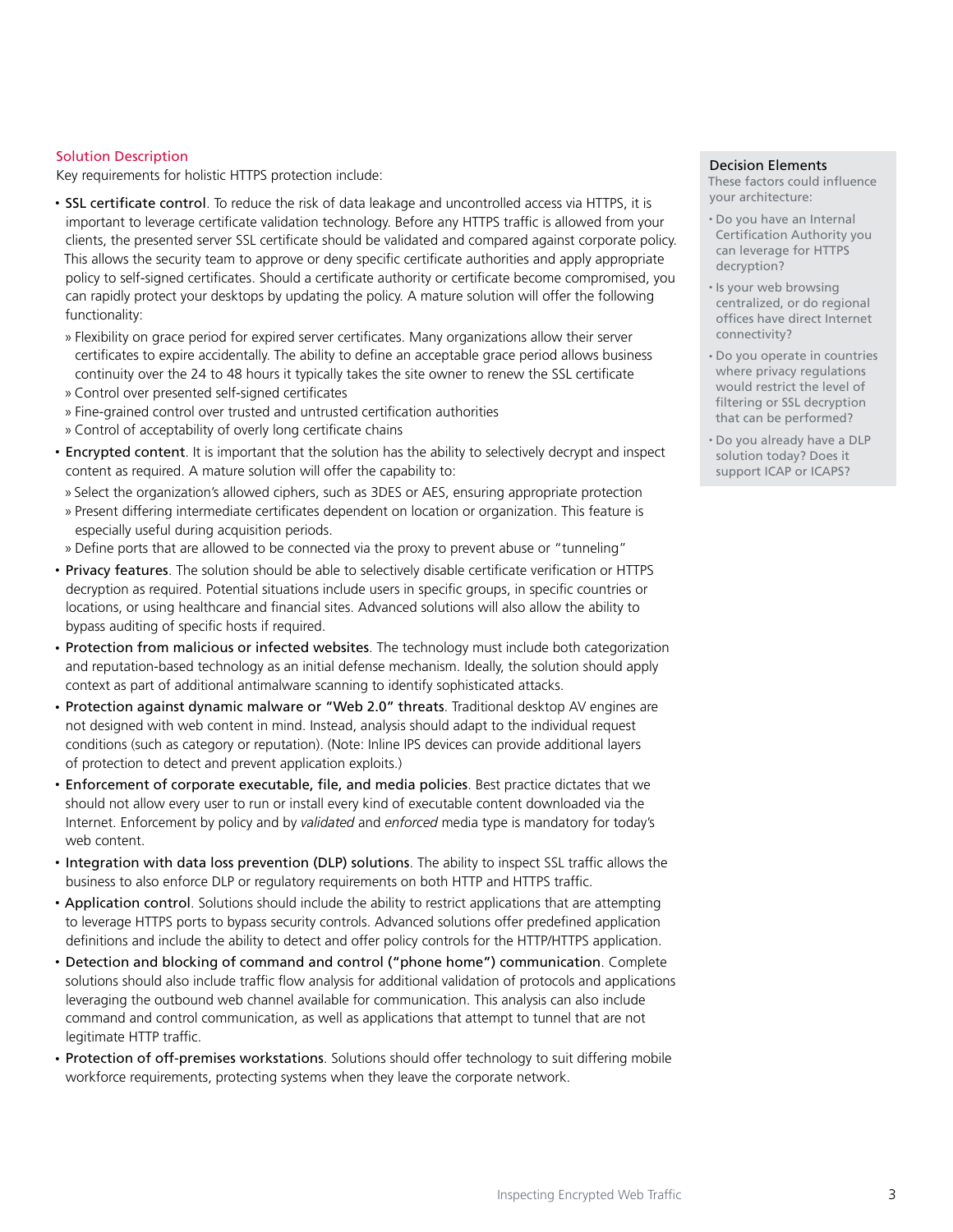## Technologies Used in the McAfee Solution

To provide secured, encrypted HTTP traffic that follows corporate guidelines, the McAfee solution uses McAfee® Web Gateway for HTTPS decryption, certificate management, and deep content and malware inspection. McAfee Web Reporter provides reporting detail across certificate, malware, and content violations. Finally, the McAfee Client proxy protects remote and traveling clients such as laptops when they are outside the corporate network.

McAfee Web Gateway is often deployed within the DMZ or within the corporate LAN, and may require connectivity to authentication services, McAfee Web Reporter, and any third party operational monitoring systems that leverage email, SNMP, or SYSLOG as communication channels.



Traffic from both mobile and LAN-connected clients traverses the McAfee Web Gateway so that encrypted content can be inspected.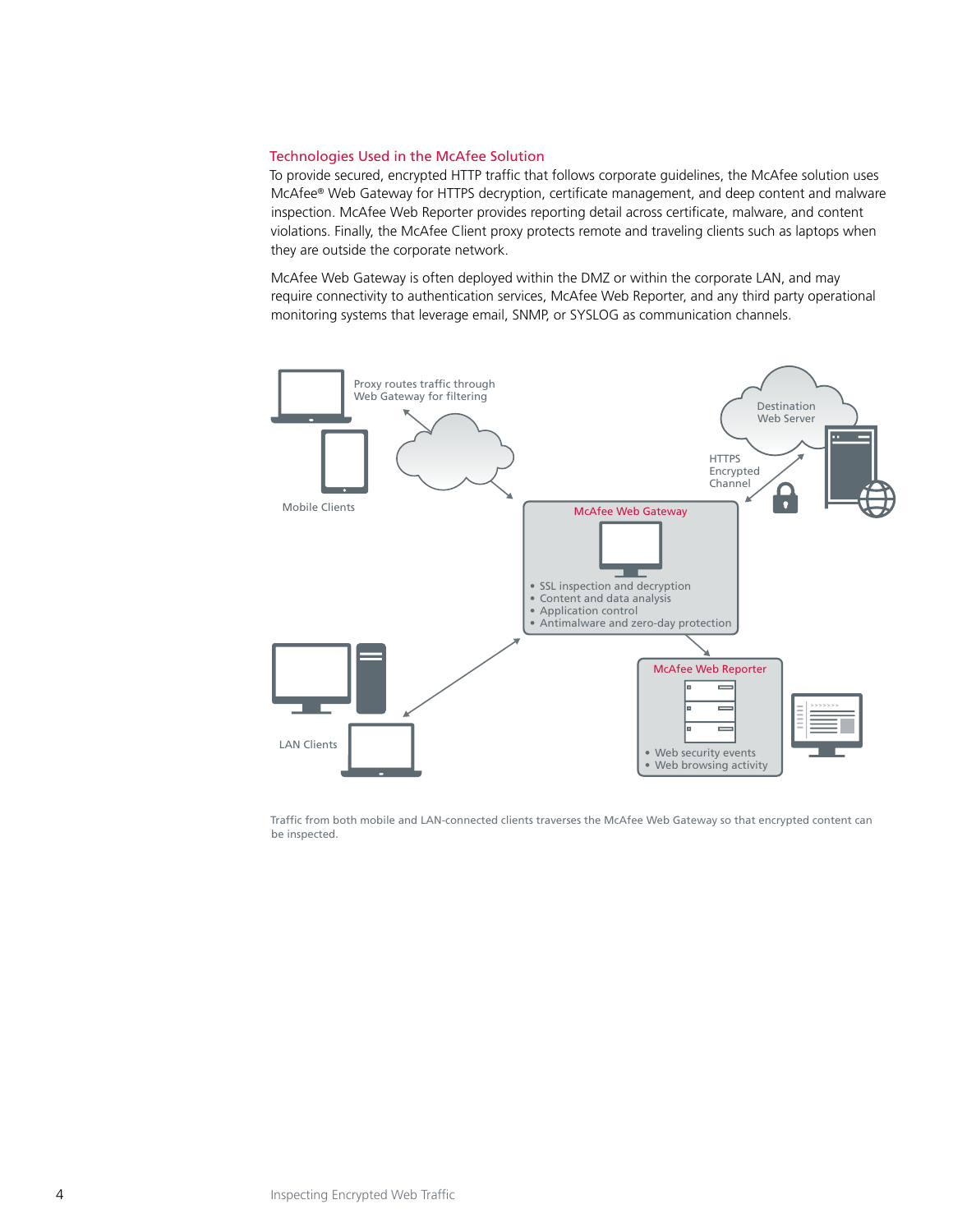## McAfee Web Gateway

The McAfee Web Gateway delivers HTTP and HTTPS content scanning in a single appliance. This fullfeatured solution can give you the controls required to inspect encrypted traffic deeply and appropriately.

### HTTPS Decryption

McAfee Web Gateway offers HTTPS decryption of traffic and full inspection of content. This operation is facilitated by presenting signed certificates to the client that are trusted by a common certification authority, such as an internal Microsoft Certificate Authority (CA). If you have not yet deployed a PKI infrastructure, the McAfee Web Gateway certificate can be deployed to the browser.

McAfee Web Gateway offers a high level of flexibility including selective *bypassing* of decryption to support privacy and Human Resource regulations. You can inspect based on a wide variety of criteria such as destination host, category, a specific name presented in the common name of the certificate (CN), or if client certificates are requested from the remote server.

#### Certificate/Certification Authority management

McAfee Web Gateway makes it possible to ensure that appropriate and trusted HTTPS web services are leveraged by the browsing client, enforcing a security control traditionally left in the hands of the end user. You have the option to define and enforce policies on:

- • Certificates that have expired, including the ability to define a grace period for cases where the webmaster has not installed or renewed the web certificate promptly
- How self-signed certificates should be handled
- • Trusted root certification authorities, allowing the security team to define which certificate authorities are able to be trusted by the corporation and revoke these trusts at any time in the event of compromise

## Protection from malicious content and websites

Comprehensive, contextual content coverage and policy control reduce your exposure to malicious web applications, content, and behavior. The McAfee Web Gateway uses several protection techniques:

- • True media analysis and detection of file or stream content type—regardless of the MIME content type presented—to enforce correct corporate policy on downloaded or uploaded content
- • Granular category-based URL filtering with reputation and geolocation awareness—McAfee Labs™ research delivers comprehensive protection from infected and malicious websites or hosts
- Two different antimalware engines for customers that wish to leverage more than one engine for policy requirements
- In addition to these malware engines, McAfee Web Gateway includes the McAfee Gateway Anti-Malware Engine. This engine delivers intent- and behavior-based detection for mobile code, web threats, and executable content, plus detection of potentially malicious shellcode. The McAfee Gateway Anti-Malware Engine also detects malicious outbound "phone home" behavior. All three antimalware engines can be layered to provide comprehensive protection.

McAfee Web Gateway is unique in that policies can be conjoined to deliver context-based content filtering. For example, if a site is hosted in an embargoed country, has an "unverified" reputation, and is providing executable content, McAfee Web Gateway can apply a more aggressive behavioral scan of the delivered content.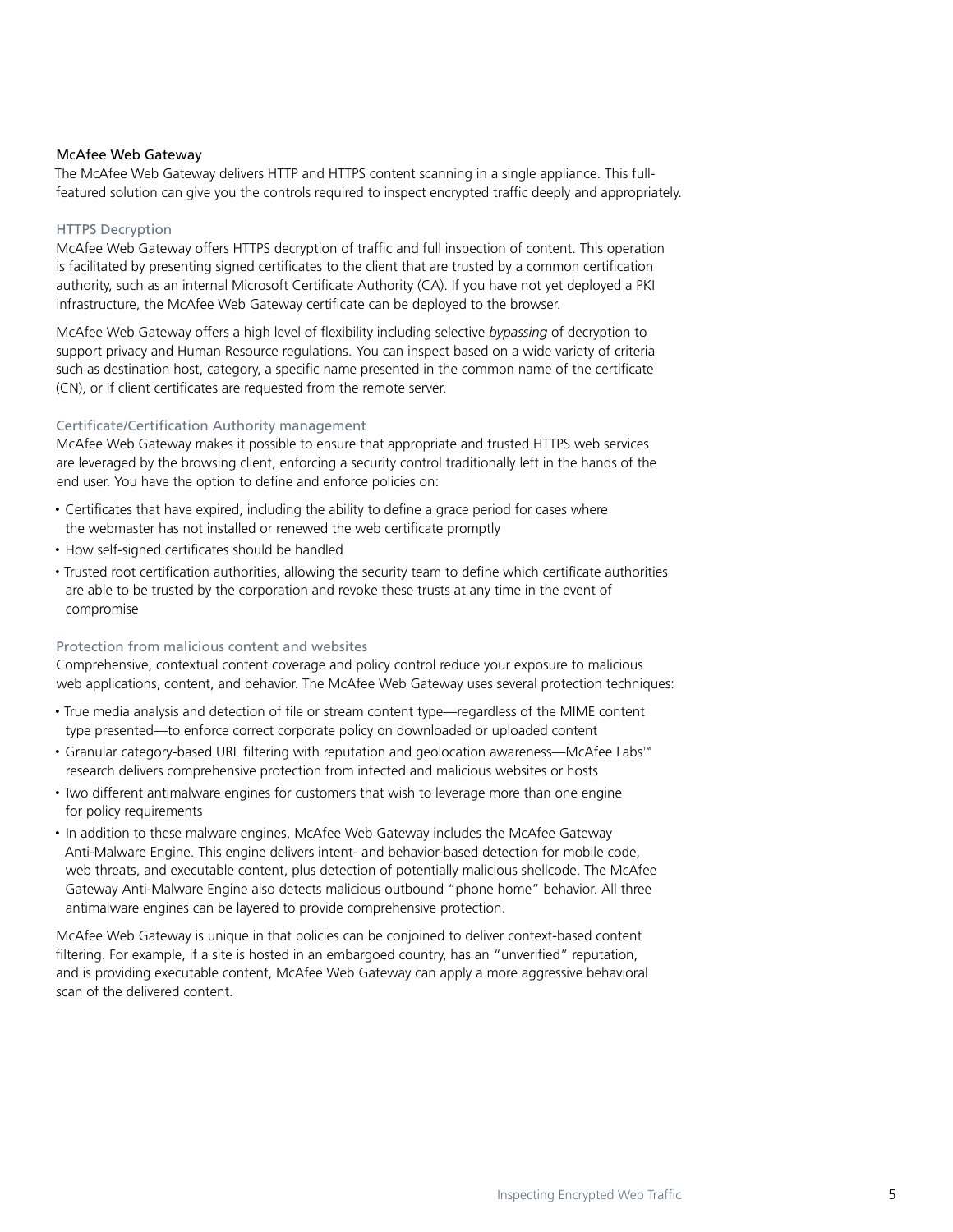#### Application control

The administrator can define policy around specific web applications without a requirement to leverage specific URL or HTML filtering rules. For example, you may define a rule set for: the detection of anonymous proxies or tunneling applications over HTTPS; the ability to restrict posting of content to social media sites; or the upload of documents or content to "Google Docs." This functionality allows the security administrator granular control over the applications that would traditionally be bypassed over SSL channels. Application control can be defined according to the specific application or the risk posture of that application as defined by McAfee Labs™.

#### DLP integration and functionality

Natively—without the addition of external DLP—McAfee Web Gateway can define and detect specific content (such as credit card numbers) through the use of regular expression lists. For comprehensive DLP coverage, McAfee Web Gateway also integrates with ICAP or ICAPS (ICAP over SSL) DLP solutions including McAfee Data Loss Prevention.

### McAfee Web Reporter

McAfee Web Reporter provides scalable reporting of both web security events *and* web browsing activity. For enterprise scalability, it leverages external database integration (Oracle, MySQL, and Microsoft SQL). McAfee Web Reporter allows security teams to report on certificate and Certification Authority violations, URL, application, and detailed content activity including detected malicious content. Usually, McAfee Web Reporter is deployed in a management LAN segment with connectivity to McAfee Web Gateway.

#### McAfee Client Proxy

For off-network content filtering and SSL scanning of laptops, McAfee provides a client proxy technology that allows transparent redirection of browsing traffic to a hosted McAfee Web Gateway. This solution will only enable the redirection function when the client is outside of the corporate network.

Management and deployment of the McAfee Client proxy is available via McAfee ePolicy Orchestrator® (McAfee ePO™) or using SMS or other package deployment solutions.

#### Impact of the Solution

Efficient and appropriate inspection of encrypted traffic will help your organization better protect itself and its data while enabling safe business transactions via web channels. As you enforce compliance of HTTP and HTTPS traffic, you can significantly reduce your risk and the attack surface available to web-based attacks.

The McAfee solution includes both HTTP and HTTPS content inspection in flexible deployment platforms to suit the requirements of your business. You can decommission and consolidate any existing proxy infrastructure and web controls to reduce your hardware requirements and remediation costs. In addition, our integrations help you leverage existing DLP solutions to reduce the risk of data theft.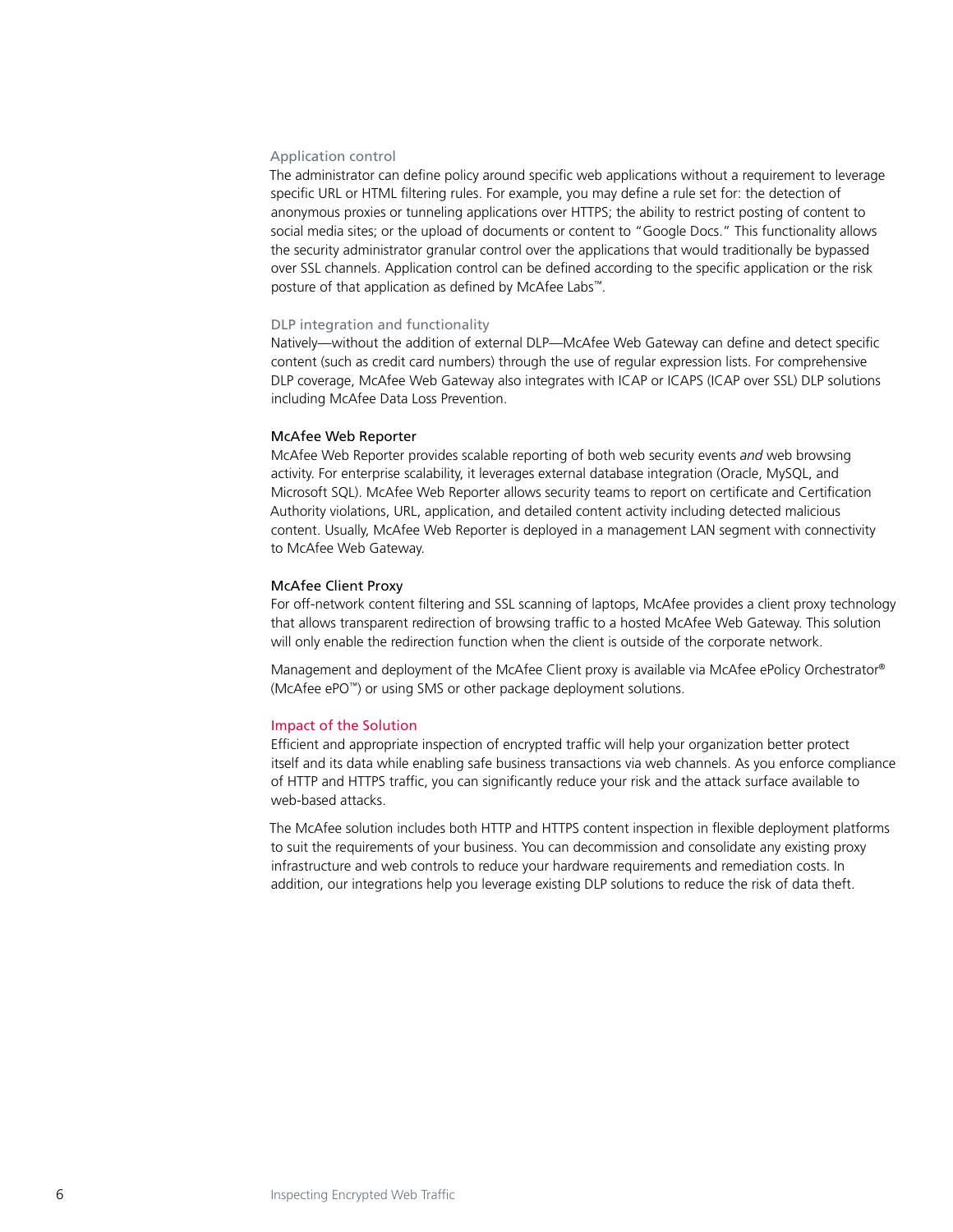# Q&A

Do I need to have deployed an internal Certificate Authority (CA) to perform HTTPS scanning? The McAfee Web Gateway is able to utilize a subordinate CA certificate if a certificate authority is already present. If no certificate authority is present on your network, McAfee Web Gateway is able to present its own certificate.

How does the gateway anti-malware work? Is it the same as the McAfee desktop engine? No. The McAfee Gateway Anti-Malware Engine is a specific technology developed to focus on attacks that are often initially seen at the web gateway. It leverages custom, patented technology that allows analysis of the intent of code without specific signatures. For detailed information see [Understanding](http://www.mcafee.com/us/resources/reports/rp-anti-malware-engines.pdf)  [the McAfee Gateway Anti-Malware Engine.](http://www.mcafee.com/us/resources/reports/rp-anti-malware-engines.pdf)

Do I need a separate management appliance to manage multiple McAfee Web Gateways? No you do not. Centralized management is included in the appliance, with enterprise-class features such as centralized AV and URL filtering updates. If you wish to deploy an appliance in a separate VLAN or management segment, this can be facilitated with either a virtual or physical appliance.

# Am I required to deploy any agents to leverage Active Directory authentication for the McAfee Web Gateway?

McAfee Web Gateway integrates directly into the domain and is seen by the Active Directory servers as a workstation within the domain.

Does the McAfee Web Gateway perform reputation and categorization only on the appliance? McAfee Web Gateway will leverage the optimal configuration for performance. If the categorization or reputation is not available on the local appliance, the Web Gateway has the ability to query global threat intelligence for further reputation and categorization information.

Does the McAfee Client Proxy work when behind Wi-Fi hotspots or captive portals? The McAfee Client Proxy is designed to work in such conditions. It allows the user to login to the hotspot or hotel Wi-Fi registration system before redirecting traffic to a hosted McAfee Web Gateway.